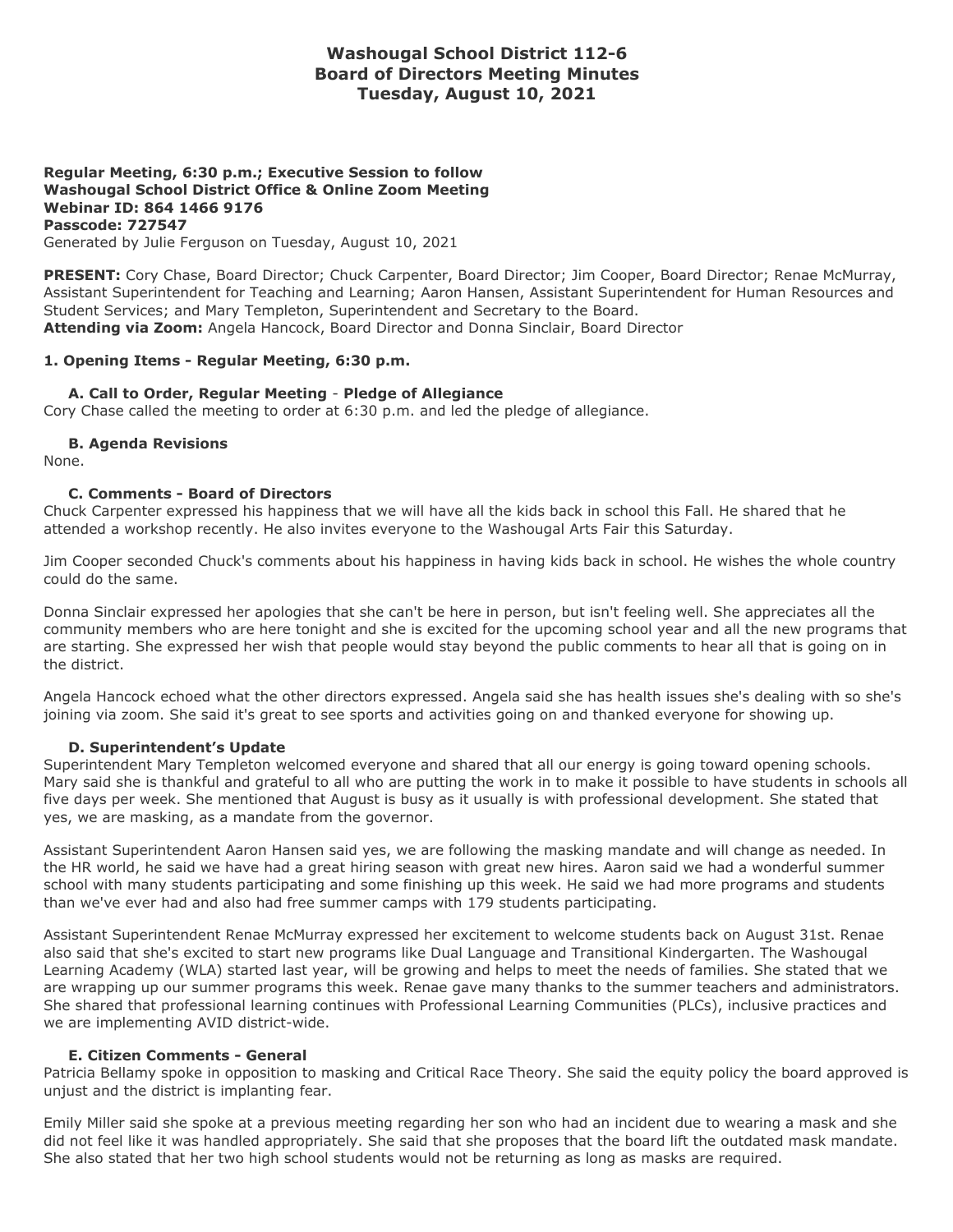Gail Anderson shared that she has lived in Washougal for 27 years and is here as a resident and teacher. She thanked the board for getting the kids back in school and stated she will do anything asked even if she doesn't agree with it to have the kids in school. She shared all the curriculums that she has taught and stated that she is not being asked to teach Critical Race Theory. She also commented that she has attended many school board meetings over the years and time limits on speaking is not new. Gail said she recognizes that the board is working really hard and are all volunteers.

Wendi Moose, parent of a WSD student and a teacher in another district, stated that the equity work being done in Washougal and other districts is not Critical Race Theory, masks are necessary, and coronavirus is real. She thanked the board for continuing to work for the children.

## **2. Consent Agenda**

Board members received and reviewed these documents in advance of the meeting.

## **A. Minutes (June 22, 2021)**

## **B. Accounts Payable (Second Run June, July 2021, August 2021)**

Vouchers audited and certified by the auditing officer as required by RCW 42.24.080, and those expense reimbursement claims certified as required by RCW 42.24.090, have been recorded on a listing which has been made available to the board. As of this date the board, by a unanimous vote, does approve for payment those vouchers included in the below list and further described as follows:

## General Fund

Warrant Numbers 246496 through 246505, totaling \$33,422.08 (Pay date 6-18-21) Warrant Numbers 246506 through 246506, totaling \$590.19 Voids/Cancellations, totaling \$590.19 (Pay date 6-19-21) Warrant Numbers 246519 through 246583, totaling \$248,464.54 (Pay date 6-25-21) Warrant Numbers 246584 through 246640, totaling \$408,793.49 Pay date 6-30-21) Warrant Numbers 246642 through 246644, totaling \$15,860.74 (Pay date 7-26-21) Warrant Numbers 246663 through 246707, totaling \$278,056.19 Voids/Cancellations, totaling \$89.02 (Pay date 7-30-21) ACH Numbers 202100182 through 202100189, totaling \$17,436.20 (Pay date 6-18-21) ACH Numbers 202100193 through 202100199, totaling \$2,466.78 (Pay date 6-30-21) ACH Numbers 202100200 through 202100205, totaling \$4,297.03 (Pay date 6-30-21) ACH Numbers 202100210 through 202100216, totaling \$24,871.31 (Pay date 7-30-21) 2122 Warrant Numbers 246641 through 246641, totaling \$5,000.00 (Pay date 6-30-21) 2122 Warrant Numbers 246657 through 246662, totaling \$48,923.67 (Pay date 7-30-21)

## ASB Fund

Warrant Numbers 24476 through 24476, totaling \$374.53 (Pay date 6-18-21) Warrant Numbers 24477 through 24478, totaling \$212.77 (Pay date 6-30-21) ACH Numbers 202100206 through 202100206, totaling \$65.37 (Pay date 6-30-21) 2122 Warrant Numbers 24479 through 24479, totaling \$175.00 (Pay date 6-30-21)

CP Fund Warrant Numbers 4546 through 4546, totaling \$90.20 (Pay date 6-30-21)

# **C. Payroll (June 2021, July 2021)**

Payroll (June 2021)

# General Fund (\$3,374,644.75)

Warrant Numbers 1000738-1000742, totaling \$1,390.12 (Pay date: June 30, 2021) Warrant Numbers 246507-246518, totaling \$587,248.45 (Pay date: June 30, 2021) ACH Numbers 202100191- 202100192, totaling \$16,302.42 (Pay date: June 30, 2021) Non-Warrants, totaling \$2,769,699.76 (Pay date: June 30, 2021)

# Payroll (July 2021)

General Fund (\$3,521,513.32)

Warrant Numbers 1000743-1000837, totaling \$213.99 (Pay date: July 30, 2021) Warrant Numbers 246645- 246656, totaling \$579,178.74 (Pay date: July 30, 2021) ACH Numbers 202100208-202100209, totaling \$16,504.42 (Pay date: July 30, 2021) Non-Warrants, totaling \$2,925,616.17 (Pay date: July 30, 2021)

# **D. Personnel**

# Appointments:

Lisa Bennett, Athletic Trainer, WHS, effective 08/02/2021 Dave Hajek, Football Head Coach, WHS, effective 08/02/2021 Scott Dizmang, Football Coach, WHS, effective 08/02/2021 Zachary Strausbaugh, Football Coach, WHS, effective 08/02/2021 Tyler Knotts, Football Coach, WHS, effective 08/02/2021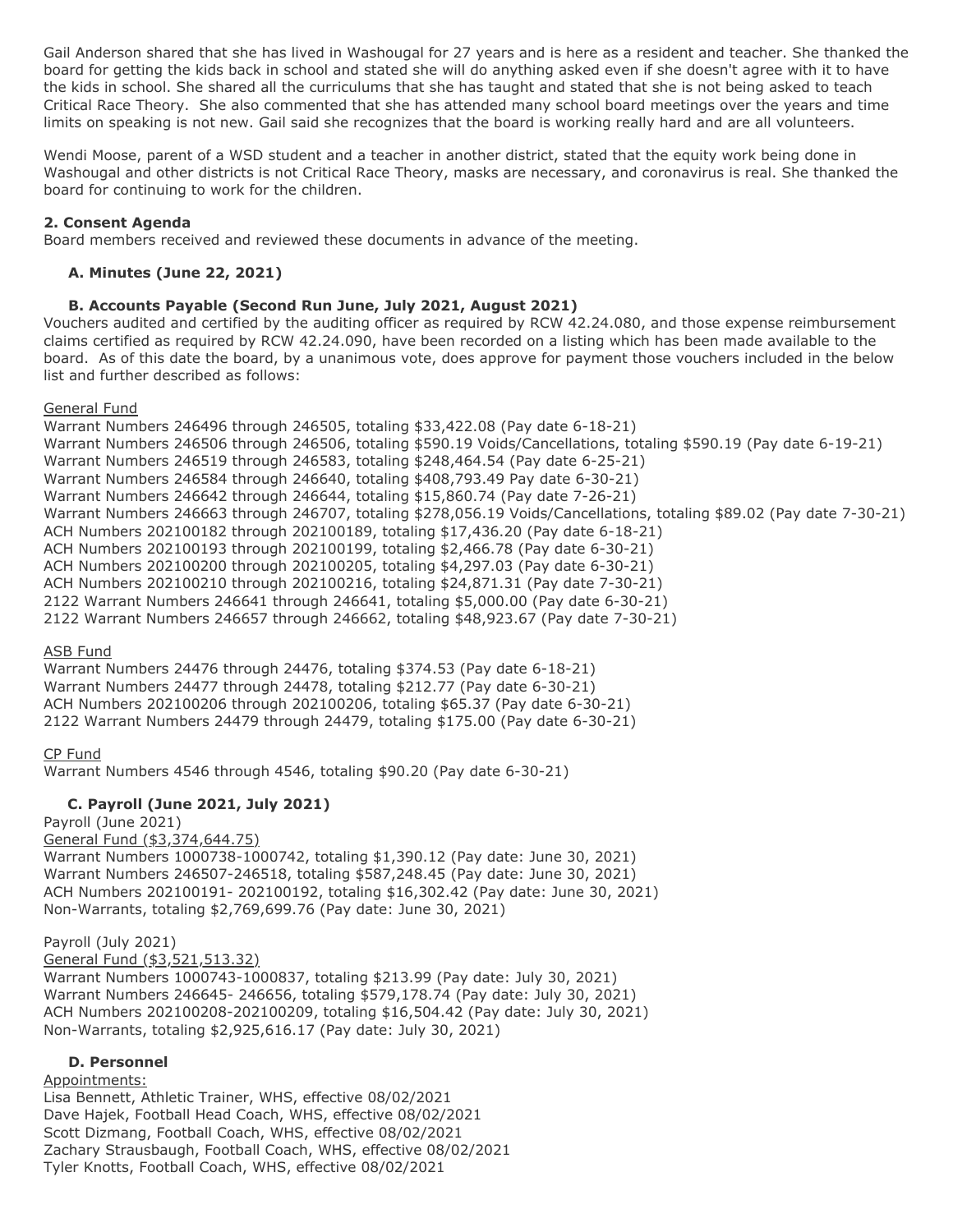Kevin Reilly, Football Coach, WHS, effective 08/02/2021 Chase Lawrence, Football Coach, WHS, effective 08/02/2021 Tery Hyde, Football Coach, WHS, effective 08/02/2021 Wilfredo Cruz, Volleyball Head Coach, WHS, effective 08/02/2021 Kristin Maris, Girls Soccer Head Coach, WHS, effective 08/02/2021 Jodi Ellis, Girls Soccer Coach, WHS, effective 08/02/2021 Tracey Stinchfield, Cross Country Head Coach, WHS, effective 08/02/2021 Dana Seekins, Cross Country Coach, WHS, effective 08/02/2021 Greg Lewis, Boys Golf Head Coach, WHS, effective 08/02/2021 Aaron LaBree, Boys Golf Coach, WHS, effective 08/02/2021 John Carver, Slow Pitch Softball Coach, WHS, effective 08/02/2021 Angela Watts, Boys Tennis Head Coach, WHS, effective 08/02/2021 Eric Balholm, Boys Tennis Coach, WHS, effective 08/02/2021 Tiffaney Forney, Game Manager, WHS, effective 08/02/2021 Anita Williams, Rally Head Coach, WHS, effective 08/02/2021 Kyla Ritchey, Rally Coach, WHS, effective 08/02/2021 Wade Bork, Football & Equipment Coach, JMS, effective 08/02/2021 David Lowman, Football Coach, JMS, effective 08/02/2021 Nathan Kellar, Cross Country & Equip Coach, JMS, effective 08/02/2021 Tim Gasper, Cross Country Coach, JMS, effective 08/02/2021 Scott Dizmang, Summer Weight Training, WHS, effective 08/02/2021 Josefina Mattison, Server II, GES, effective 08/02/2021 Jacey Godinez, Cashier, GES, effective 08/02/2021 Kenneth Kulk, Spec Ed Teacher, WHS, effective 8/16/21 David Duarte, Music/Band Teacher, WHS, effective 8/16/21 Alexa Groves, High School Counselor, WHS, effective 8/16/21 Rosanna Ruff, CTE Business, Marketing & Technology Teacher .8 FTE, WHS, effective 8/16/21 Jessica Beehner, Facilities, Maintenance, Grounds Supervisor, DO, effective 7/12/21 Genevieve Howard, Night Custodian, WHS, effective 8/31/21 McKenna Clendenen, Vocal Music/Choral Teacher, WHS, effective 8/16/21 Jessica Blumer, Art Teacher, CRGE, effective 8/16/21

#### Appointment/Limited Certificate:

Mary Pursley, Interim Associate Principal, WHS, effective 7/1/21-6/30/22

Resignations:

Kyla Ritchey, Rally Asst Coach, WHS, effective 6/23/21 Kenneth Frisch, Football & Summer Weights Coach, WHS, effective 6/22/21 Angela Watts, Girls Tennis Coach, WHS, effective 6/18/21 Jesse Miller, Transportation Supervisor, BB, effective 9/1/21 Gina Rotundo, Para, CRGE, effective 7/9/21 Evelyn Espinosa, Night Custodian, HES, effective 6/16/21 Wade Bork, Football Coach, JMS, effective 7/13/21 David Lowman, Cross Country Coach, JMS, effective 8/5/21 Samantha Johnson, SPACE, HES, effective 6/16/21 Shannan McFadden-Sullivan, ALE Teacher, WHS, effective 8/13/21

Retirements:

Alan B. Chilcote, Para, WHS, effective 8/2/21

#### Leaves of Absence:

Angela Austin, Bus Driver, BB, effective 8/31/21-6/30/22 Jon Allen, Night Custodian, DO, effective 8/12/21-8/20/21 Sharon Gustafson, Secretary, JMS, effective 8/31/21-3/21/22 Mary Pursley, TOSA Special Education, District, effective 8/23/21-6/15/22

Elimination of Position:

Renee Dailey, SPACE, HES, effective 6/16/21 Lauren Woode, SPACE, HES, effective 6/16/21

Withdrawal: Codey Callahan, Teacher, CRGE, effective 7/22/21

#### **E. Contracts**

**F. Approval of Consent Agenda**